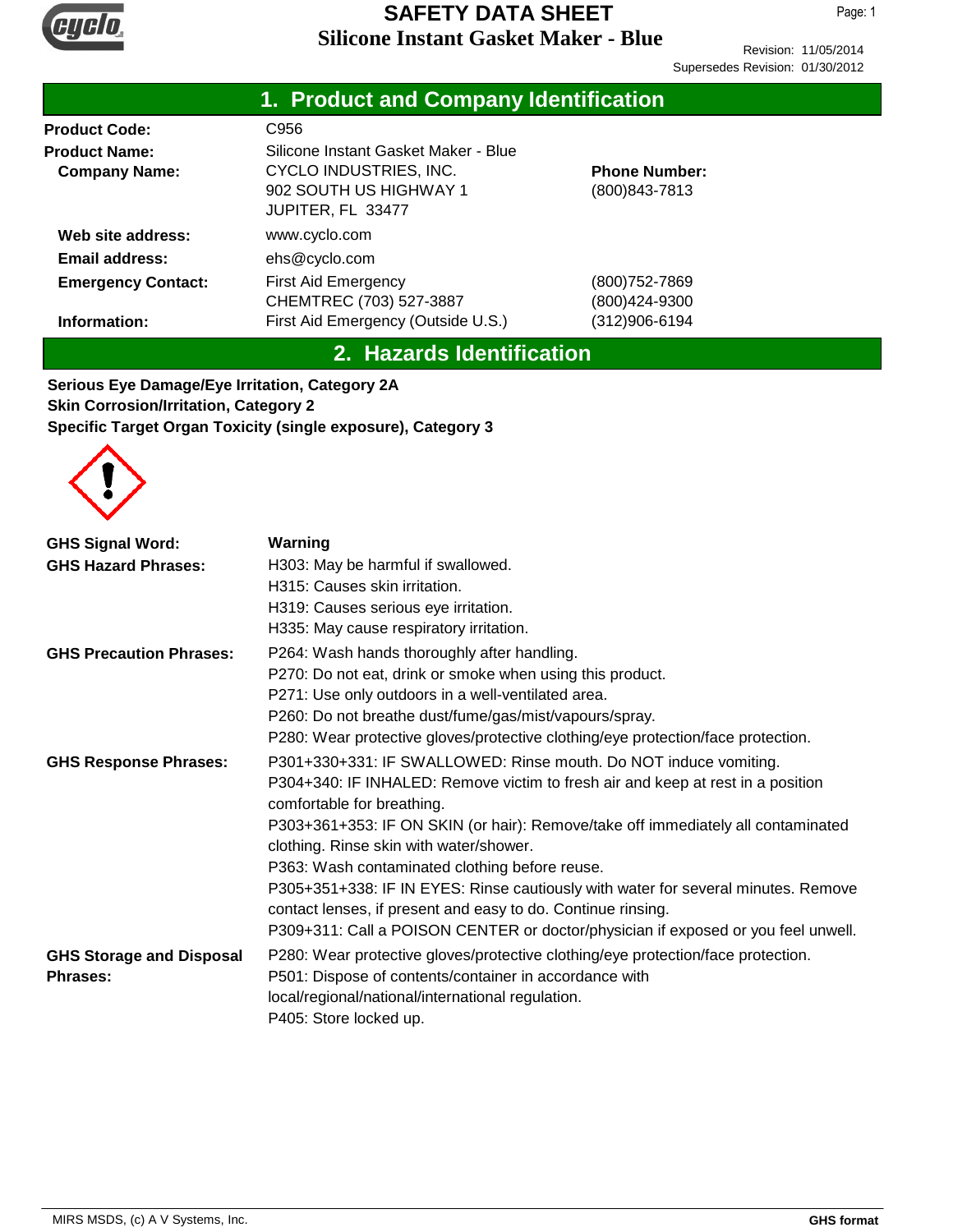

Revision: 11/05/2014 Supersedes Revision: 01/30/2012

# **Potential Health Effects**

**(Acute and Chronic):**

| 3. Composition/Information on Ingredients            |                                             |                                              |                                                                                                                                                                                                                                                                                                                                                                                                                                                                                                                                                                                                                                     |  |  |
|------------------------------------------------------|---------------------------------------------|----------------------------------------------|-------------------------------------------------------------------------------------------------------------------------------------------------------------------------------------------------------------------------------------------------------------------------------------------------------------------------------------------------------------------------------------------------------------------------------------------------------------------------------------------------------------------------------------------------------------------------------------------------------------------------------------|--|--|
| CAS#                                                 | <b>Hazardous Components (Chemical Name)</b> |                                              | <b>Concentration</b>                                                                                                                                                                                                                                                                                                                                                                                                                                                                                                                                                                                                                |  |  |
| 17689-77-9                                           | Ethyltriacetoxysilane                       |                                              | $1.0 - 5.0 %$                                                                                                                                                                                                                                                                                                                                                                                                                                                                                                                                                                                                                       |  |  |
| 4253-34-3                                            | Methyltriacetoxysilane                      |                                              | $1.0 - 5.0 %$                                                                                                                                                                                                                                                                                                                                                                                                                                                                                                                                                                                                                       |  |  |
|                                                      |                                             |                                              | <b>4. First Aid Measures</b>                                                                                                                                                                                                                                                                                                                                                                                                                                                                                                                                                                                                        |  |  |
| <b>Emergency and First Aid</b><br><b>Procedures:</b> |                                             | adverse reaction occurs.                     | If swallowed, rinse mouth. Do NOT induce vomiting. If inhaled, remove victim to fresh air<br>and keep at rest in a position comfortable for breathing. If on skin, remove/take off<br>immediately all contaminated clothing. Rinse skin with water/shower. Wash contaminated<br>clothing before reuse. If in eyes, rinse cautiously with water for several minutes. Remove<br>contact lenses, if present and easy to do. Continue rinsing. Call physician immediately if                                                                                                                                                            |  |  |
|                                                      |                                             |                                              | <b>5. Fire Fighting Measures</b>                                                                                                                                                                                                                                                                                                                                                                                                                                                                                                                                                                                                    |  |  |
| Flash Pt:                                            |                                             | > 212.00 F (100.0 C) Method Used: Closed Cup |                                                                                                                                                                                                                                                                                                                                                                                                                                                                                                                                                                                                                                     |  |  |
| <b>Explosive Limits:</b>                             |                                             | LEL: No data.                                | UEL: No data.                                                                                                                                                                                                                                                                                                                                                                                                                                                                                                                                                                                                                       |  |  |
| <b>Autoignition Pt:</b>                              |                                             | No data.                                     |                                                                                                                                                                                                                                                                                                                                                                                                                                                                                                                                                                                                                                     |  |  |
|                                                      |                                             |                                              | Suitable Extinguishing Media: On large fires use dry chemical, foam or water spray. On small fires use CO2, dry<br>chemical or water spray. Water can be used to cool fire exposed containers.                                                                                                                                                                                                                                                                                                                                                                                                                                      |  |  |
|                                                      | <b>Fire Fighting Instructions:</b>          | cool.                                        | Self-contained breathing apparatus and protective clothing should be worn in fighting<br>large fires involving chemicals. Determine the need to evacuate or isolate the area<br>according to your local emergency plan. Use water spray to keep fire exposed containers                                                                                                                                                                                                                                                                                                                                                             |  |  |
| Hazards:                                             | <b>Flammable Properties and</b>             | No data available.                           |                                                                                                                                                                                                                                                                                                                                                                                                                                                                                                                                                                                                                                     |  |  |
|                                                      |                                             |                                              | 6. Accidental Release Measures                                                                                                                                                                                                                                                                                                                                                                                                                                                                                                                                                                                                      |  |  |
| <b>Material Is Released Or</b><br>Spilled:           | <b>Steps To Be Taken In Case</b>            |                                              | Observe all personal protection equipment recommendations described in Sections 5 and<br>8. Wipe up or scrape up and contain for salvage or disposal. Clean area as appropriate<br>since spilled materials, even in small quantities, may present a slip hazard. Final cleaning<br>may require use of steam, solvents or detergents. Dispose of saturated absorbent or<br>cleaning materials appropriately, since spontaneous heating may occur. Local, state and<br>federal laws and regulations may apply to releases and disposal of this material, as well<br>as those materials and items employed in the cleanup of releases. |  |  |
|                                                      |                                             |                                              | 7. Handling and Storage                                                                                                                                                                                                                                                                                                                                                                                                                                                                                                                                                                                                             |  |  |
| Handling:                                            | <b>Precautions To Be Taken in</b>           |                                              | Wash hands thoroughly after handling. Do not eat, drink or smoke when using this<br>product. Use only outdoors in a well-ventilated area. Do not breathe<br>dust/fume/gas/mist/vapours/spray. Wear protective gloves/protective clothing/eye<br>protection/face protection. Keep out of the reach of children.                                                                                                                                                                                                                                                                                                                      |  |  |
| Storing:                                             | <b>Precautions To Be Taken in</b>           | store away from water or moisture.           | Use reasonable care and store away from oxidizing materials. Keep container closed and                                                                                                                                                                                                                                                                                                                                                                                                                                                                                                                                              |  |  |

#### **8. Exposure Controls/Personal Protection**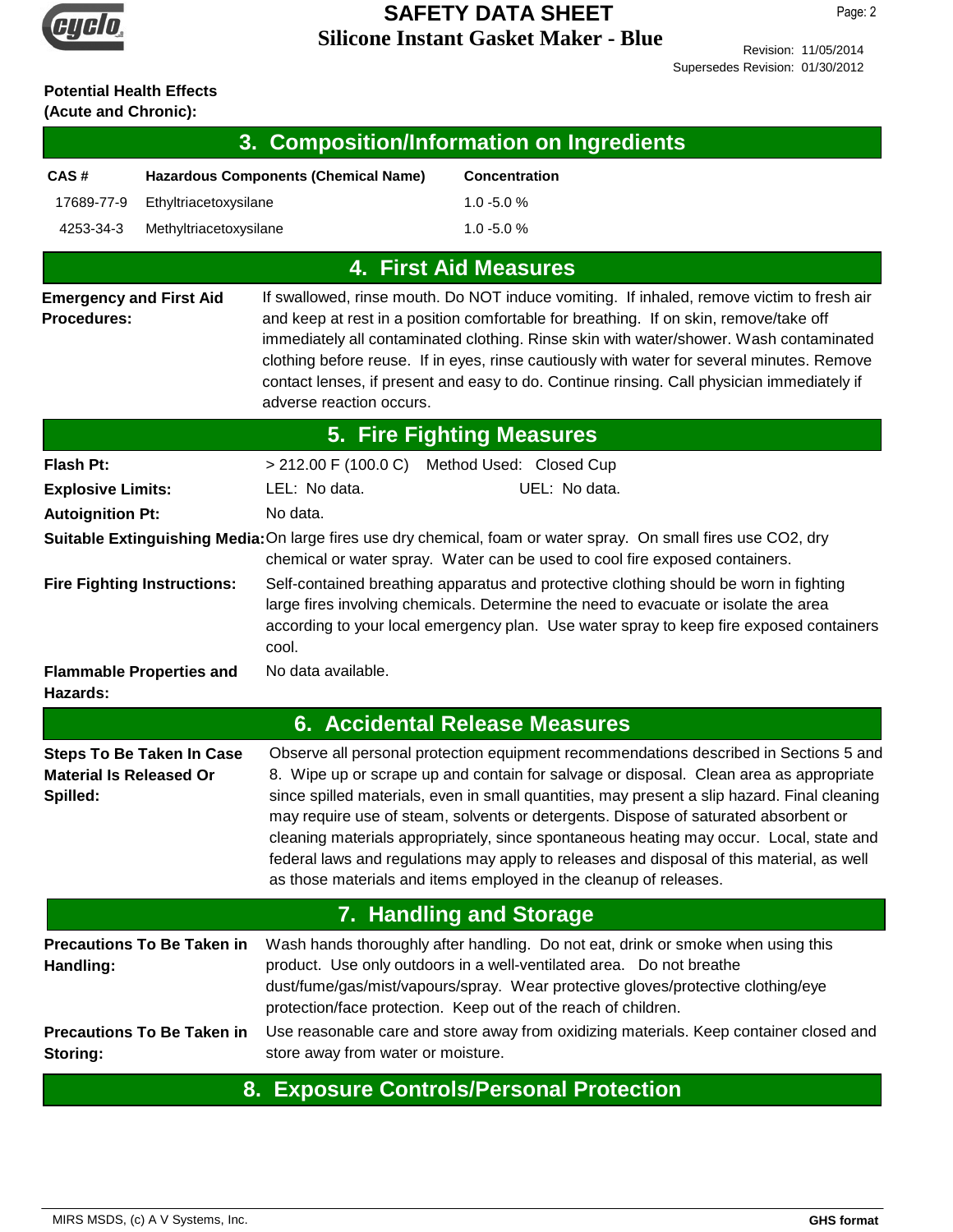

|                                                             |                                   |                                               | DINCONC INStant Oasket Makel - Diuc          |                                                                                                                                                                                                                                                                                                                                                                                                                                                                                                                 | Revision: 11/05/2014<br>Supersedes Revision: 01/30/2012 |
|-------------------------------------------------------------|-----------------------------------|-----------------------------------------------|----------------------------------------------|-----------------------------------------------------------------------------------------------------------------------------------------------------------------------------------------------------------------------------------------------------------------------------------------------------------------------------------------------------------------------------------------------------------------------------------------------------------------------------------------------------------------|---------------------------------------------------------|
| CAS#                                                        | <b>Partial Chemical Name</b>      |                                               | <b>OSHA TWA</b>                              | <b>ACGIH TWA</b>                                                                                                                                                                                                                                                                                                                                                                                                                                                                                                | <b>Other Limits</b>                                     |
| 17689-77-9                                                  | Ethyltriacetoxysilane             |                                               | No data.                                     | No data.                                                                                                                                                                                                                                                                                                                                                                                                                                                                                                        | No data.                                                |
| 4253-34-3                                                   | Methyltriacetoxysilane            |                                               | No data.                                     | No data.                                                                                                                                                                                                                                                                                                                                                                                                                                                                                                        | No data.                                                |
| <b>Respiratory Equipment</b><br>(Specify Type):             |                                   |                                               |                                              | Respiratory protection is not needed under ambient conditions. If vapor/mist/dust/fumes<br>are generated when material is heated or handled, the following is advised. General and<br>local exhaust ventilation is recommended to maintain vapor exposures below<br>recommended limits. Where concentrations are above recommended limits or are<br>unknown, appropriate respiratory protection should be worn. Follow OSHA respirator<br>regulations (29CFR 1910.134) and use NIOSH/MSHA approved respirators. |                                                         |
| <b>Eye Protection:</b>                                      |                                   | Safety glasses at a minimum.                  |                                              |                                                                                                                                                                                                                                                                                                                                                                                                                                                                                                                 |                                                         |
| <b>Protective Gloves:</b>                                   |                                   | Nitrile, rubber, butyl rubber.                |                                              |                                                                                                                                                                                                                                                                                                                                                                                                                                                                                                                 |                                                         |
|                                                             | <b>Other Protective Clothing:</b> | No data available.                            |                                              |                                                                                                                                                                                                                                                                                                                                                                                                                                                                                                                 |                                                         |
| <b>Engineering Controls</b>                                 |                                   |                                               |                                              | Use respiratory protection unless adequate local exhaust ventilation is provided or                                                                                                                                                                                                                                                                                                                                                                                                                             |                                                         |
| (Ventilation etc.):                                         |                                   | controls.                                     |                                              | exposure assessment demonstrates that exposures are within recommended exposure<br>guidelines. IH personnel can assist in judging the adequacy of existing engineering                                                                                                                                                                                                                                                                                                                                          |                                                         |
|                                                             |                                   |                                               | 9. Physical and Chemical Properties          |                                                                                                                                                                                                                                                                                                                                                                                                                                                                                                                 |                                                         |
| <b>Physical States:</b>                                     |                                   | [X] Liquid<br>[ ] Gas                         | [X] Solid                                    |                                                                                                                                                                                                                                                                                                                                                                                                                                                                                                                 |                                                         |
| <b>Appearance and Odor:</b>                                 |                                   | Black paste with acetic acid odor.            |                                              |                                                                                                                                                                                                                                                                                                                                                                                                                                                                                                                 |                                                         |
| <b>Melting Point:</b>                                       |                                   | No data.                                      |                                              |                                                                                                                                                                                                                                                                                                                                                                                                                                                                                                                 |                                                         |
| <b>Boiling Point:</b>                                       |                                   | No data.                                      |                                              |                                                                                                                                                                                                                                                                                                                                                                                                                                                                                                                 |                                                         |
| <b>Autoignition Pt:</b>                                     |                                   | No data.                                      |                                              |                                                                                                                                                                                                                                                                                                                                                                                                                                                                                                                 |                                                         |
| <b>Flash Pt:</b>                                            |                                   |                                               | > 212.00 F (100.0 C) Method Used: Closed Cup |                                                                                                                                                                                                                                                                                                                                                                                                                                                                                                                 |                                                         |
| <b>Explosive Limits:</b>                                    |                                   | LEL: No data.                                 |                                              | UEL: No data.                                                                                                                                                                                                                                                                                                                                                                                                                                                                                                   |                                                         |
|                                                             | Specific Gravity (Water = 1):     | 1.007                                         | at 25.0 C (77.0 F)                           |                                                                                                                                                                                                                                                                                                                                                                                                                                                                                                                 |                                                         |
| $mm Hg$ ):                                                  | Vapor Pressure (vs. Air or        | No data.                                      |                                              |                                                                                                                                                                                                                                                                                                                                                                                                                                                                                                                 |                                                         |
|                                                             | Vapor Density (vs. $Air = 1$ ):   | No data.                                      |                                              |                                                                                                                                                                                                                                                                                                                                                                                                                                                                                                                 |                                                         |
| <b>Evaporation Rate:</b>                                    |                                   | No data.                                      |                                              |                                                                                                                                                                                                                                                                                                                                                                                                                                                                                                                 |                                                         |
| <b>Solubility in Water:</b>                                 |                                   | No data.                                      |                                              |                                                                                                                                                                                                                                                                                                                                                                                                                                                                                                                 |                                                         |
| <b>Percent Volatile:</b>                                    |                                   | 2.9 % by weight.                              |                                              |                                                                                                                                                                                                                                                                                                                                                                                                                                                                                                                 |                                                         |
|                                                             |                                   |                                               | <b>10. Stability and Reactivity</b>          |                                                                                                                                                                                                                                                                                                                                                                                                                                                                                                                 |                                                         |
| Stability:                                                  |                                   | Unstable [ ]                                  | Stable [X]                                   |                                                                                                                                                                                                                                                                                                                                                                                                                                                                                                                 |                                                         |
| <b>Conditions To Avoid -</b><br>Instability:                |                                   | No data available.                            |                                              |                                                                                                                                                                                                                                                                                                                                                                                                                                                                                                                 |                                                         |
| Avoid:                                                      |                                   | hazardous vapors to form.                     |                                              | Incompatibility - Materials To Oxidizing material can cause a reaction. Water, moisture or humid air can cause                                                                                                                                                                                                                                                                                                                                                                                                  |                                                         |
| <b>Byproducts:</b>                                          |                                   | Hazardous Decomposition Or No data available. |                                              |                                                                                                                                                                                                                                                                                                                                                                                                                                                                                                                 |                                                         |
| <b>Possibility of Hazardous</b><br><b>Reactions:</b>        |                                   | Will occur [ ]                                | Will not occur [X]                           |                                                                                                                                                                                                                                                                                                                                                                                                                                                                                                                 |                                                         |
| <b>Conditions To Avoid -</b><br><b>Hazardous Reactions:</b> |                                   | No data available.                            |                                              |                                                                                                                                                                                                                                                                                                                                                                                                                                                                                                                 |                                                         |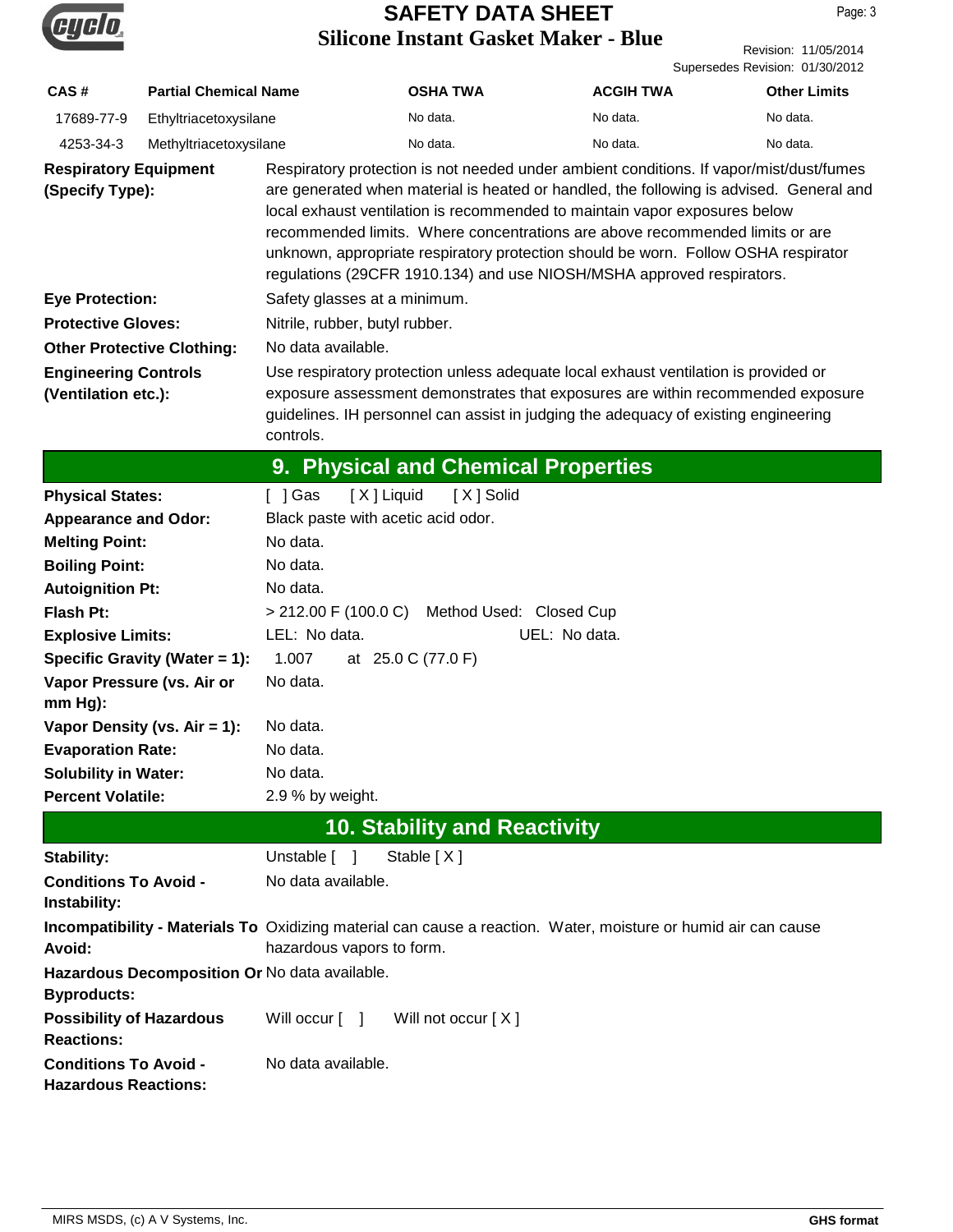

Revision: 11/05/2014 Supersedes Revision: 01/30/2012

| <b>11. Toxicological Information</b>             |                                                               |                                                                                                       |                                                                                                                                                                                                                          |             |              |              |  |
|--------------------------------------------------|---------------------------------------------------------------|-------------------------------------------------------------------------------------------------------|--------------------------------------------------------------------------------------------------------------------------------------------------------------------------------------------------------------------------|-------------|--------------|--------------|--|
|                                                  | <b>Toxicological Information:</b>                             | No data available.                                                                                    |                                                                                                                                                                                                                          |             |              |              |  |
| CAS#                                             | <b>Hazardous Components (Chemical Name)</b>                   |                                                                                                       |                                                                                                                                                                                                                          | <b>IARC</b> | <b>ACGIH</b> | <b>OSHA</b>  |  |
| 17689-77-9                                       | Ethyltriacetoxysilane                                         |                                                                                                       |                                                                                                                                                                                                                          | n.a.        | n.a.         | n.a.         |  |
| 4253-34-3                                        | Methyltriacetoxysilane                                        |                                                                                                       | n.a.                                                                                                                                                                                                                     | n.a.        | n.a.         | n.a.         |  |
|                                                  |                                                               | <b>12. Ecological Information</b>                                                                     |                                                                                                                                                                                                                          |             |              |              |  |
| No data available.                               |                                                               |                                                                                                       |                                                                                                                                                                                                                          |             |              |              |  |
|                                                  |                                                               | <b>13. Disposal Considerations</b>                                                                    |                                                                                                                                                                                                                          |             |              |              |  |
| <b>Waste Disposal Method:</b>                    |                                                               | Dispose of contents/container in accordance with local/regional/national/international<br>regulation. |                                                                                                                                                                                                                          |             |              |              |  |
|                                                  |                                                               |                                                                                                       | <b>14. Transport Information</b>                                                                                                                                                                                         |             |              |              |  |
|                                                  | <b>LAND TRANSPORT (US DOT):</b>                               |                                                                                                       |                                                                                                                                                                                                                          |             |              |              |  |
| <b>UN/NA Number:</b>                             | <b>DOT Hazard Class:</b>                                      | DOT Proper Shipping Name: Not-Restricted                                                              |                                                                                                                                                                                                                          |             |              |              |  |
|                                                  | <b>LAND TRANSPORT (European ADR/RID):</b>                     |                                                                                                       |                                                                                                                                                                                                                          |             |              |              |  |
| <b>UN Number:</b>                                | <b>ADR/RID Shipping Name:</b>                                 | Not-Restricted                                                                                        |                                                                                                                                                                                                                          |             |              |              |  |
| <b>Hazard Class:</b>                             |                                                               |                                                                                                       |                                                                                                                                                                                                                          |             |              |              |  |
|                                                  | <b>MARINE TRANSPORT (IMDG/IMO):</b>                           |                                                                                                       |                                                                                                                                                                                                                          |             |              |              |  |
| <b>IMDG/IMO Shipping Name:</b><br>Not-Restricted |                                                               |                                                                                                       |                                                                                                                                                                                                                          |             |              |              |  |
|                                                  | AIR TRANSPORT (ICAO/IATA):<br><b>ICAO/IATA Shipping Name:</b> | Not-Restricted                                                                                        |                                                                                                                                                                                                                          |             |              |              |  |
|                                                  |                                                               | <b>15. Regulatory Information</b>                                                                     |                                                                                                                                                                                                                          |             |              |              |  |
|                                                  |                                                               | EPA SARA (Superfund Amendments and Reauthorization Act of 1986) Lists                                 |                                                                                                                                                                                                                          |             |              |              |  |
| CAS#                                             |                                                               | <b>Hazardous Components (Chemical Name)</b>                                                           | S. 302 (EHS)                                                                                                                                                                                                             | S. 304 RQ   |              | S. 313 (TRI) |  |
| 17689-77-9                                       | Ethyltriacetoxysilane                                         |                                                                                                       | No                                                                                                                                                                                                                       | No          | No           |              |  |
| 4253-34-3                                        | Methyltriacetoxysilane                                        |                                                                                                       | No                                                                                                                                                                                                                       | No          | No           |              |  |
| CAS#                                             |                                                               | <b>Hazardous Components (Chemical Name)</b>                                                           | Other US EPA or State Lists                                                                                                                                                                                              |             |              |              |  |
| 17689-77-9                                       | Ethyltriacetoxysilane                                         |                                                                                                       | CAA HAP, ODC: No; CWA NPDES: No; TSCA: Yes -<br>Inventory; CA PROP.65: No; CA TAC, Title 8: No; MA<br>Oil/HazMat: No; MI CMR, Part 5: No; NC TAP: No; NJ EHS:<br>No; NY Part 597: No; PA HSL: No; SC TAP: No; WI Air: No |             |              |              |  |
| 4253-34-3                                        | Methyltriacetoxysilane                                        |                                                                                                       | CAA HAP, ODC: No; CWA NPDES: No; TSCA: Yes -<br>Inventory; CA PROP.65: No; CA TAC, Title 8: No; MA<br>Oil/HazMat: No; MI CMR, Part 5: No; NC TAP: No; NJ EHS:<br>No; NY Part 597: No; PA HSL: No; SC TAP: No; WI Air: No |             |              |              |  |
| CAS#                                             | <b>Hazardous Components (Chemical Name)</b>                   |                                                                                                       | <b>International Regulatory Lists</b>                                                                                                                                                                                    |             |              |              |  |
| 17689-77-9                                       | Ethyltriacetoxysilane                                         |                                                                                                       | Canadian DSL: Yes; Canadian NDSL: No; Taiwan TCSCA:<br>Yes                                                                                                                                                               |             |              |              |  |
| 4253-34-3                                        | Methyltriacetoxysilane                                        |                                                                                                       | Canadian DSL: Yes; Canadian NDSL: No; Taiwan TCSCA:<br>Yes                                                                                                                                                               |             |              |              |  |